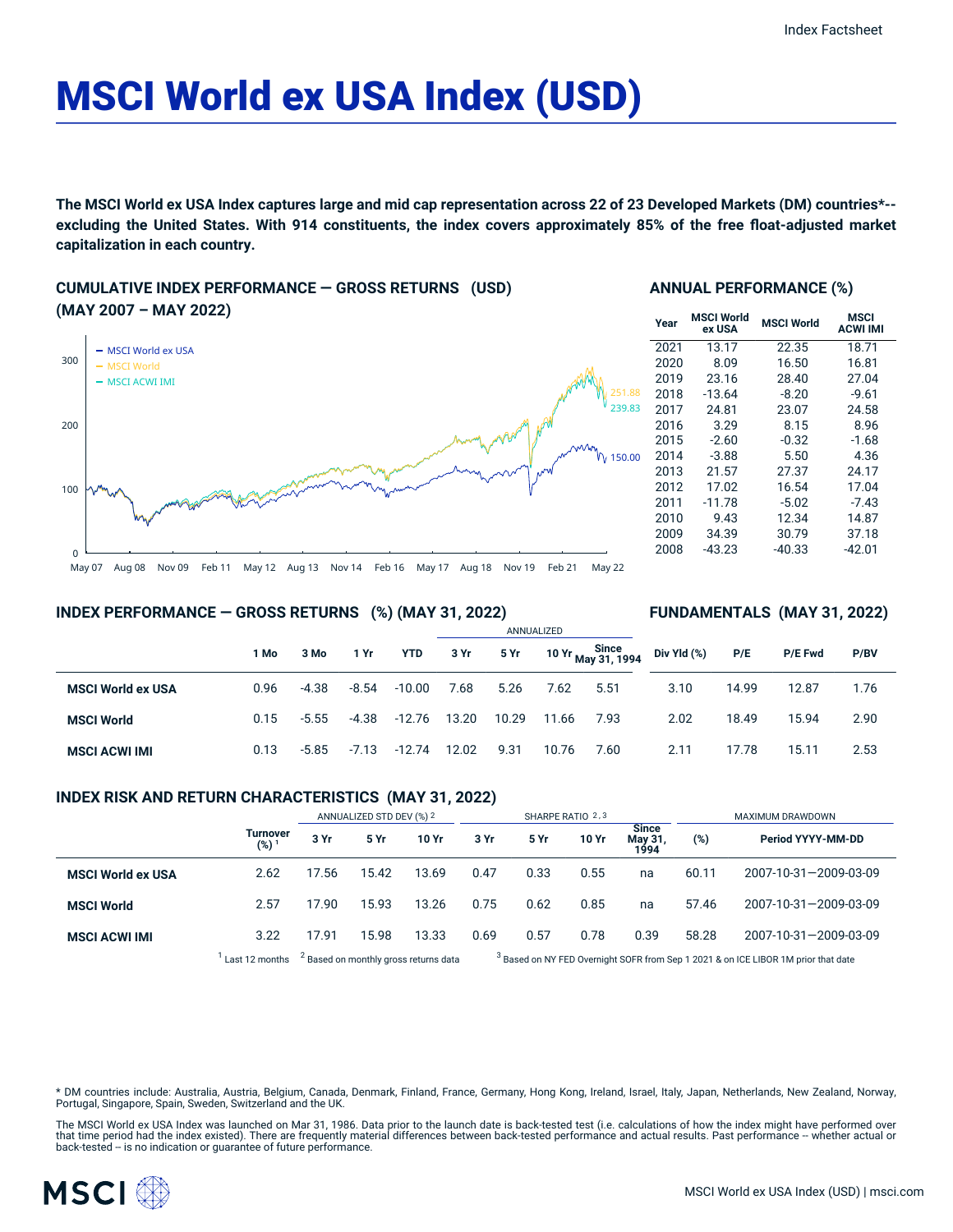## **INDEX CHARACTERISTICS**

|                     | <b>MSCI World ex USA</b>      |  |
|---------------------|-------------------------------|--|
| Number of           | 914                           |  |
| <b>Constituents</b> |                               |  |
|                     | <b>Mkt Cap (USD Millions)</b> |  |
| Index               | 17,061,350.80                 |  |
| Largest             | 343,597.10                    |  |
| <b>Smallest</b>     | 1.124.26                      |  |
| Average             | 18.666.69                     |  |
| <b>Median</b>       | 8.746.77                      |  |
|                     |                               |  |

## **TOP 10 CONSTITUENTS**

|                      | Country   | <b>Float Adj Mkt</b><br>Cap<br>(USD Billions) | Index<br>Wt. (%) | <b>Sector</b>       |
|----------------------|-----------|-----------------------------------------------|------------------|---------------------|
| <b>NESTLE</b>        | CН        | 343.60                                        | 2.01             | <b>Cons Staples</b> |
| ROCHE HOLDING GENUSS | CН        | 239.23                                        | 1.40             | <b>Health Care</b>  |
| <b>ASML HLDG</b>     | NL        | 237.33                                        | 1.39             | Info Tech           |
| <b>SHELL</b>         | GB        | 230.60                                        | 1.35             | Energy              |
| <b>ASTRAZENECA</b>   | GB        | 204.10                                        | 1.20             | <b>Health Care</b>  |
| <b>NOVARTIS</b>      | CН        | 198.54                                        | 1.16             | <b>Health Care</b>  |
| NOVO NORDISK B       | DK        | 186.14                                        | 1.09             | <b>Health Care</b>  |
| LVMH MOET HENNESSY   | <b>FR</b> | 177.61                                        | 1.04             | Cons Discr          |
| TOYOTA MOTOR CORP    | <b>JP</b> | 174.97                                        | 1.03             | Cons Discr          |
| BHP GROUP (AU)       | AU        | 162.00                                        | 0.95             | <b>Materials</b>    |
| Total                |           | 2.154.12                                      | 12.63            |                     |

## **FACTORS - KEY EXPOSURES THAT DRIVE RISK AND RETURN MSCI FACTOR BOX**



## **SECTOR WEIGHTS**



## **MSCI FaCS**



Neutral factor exposure (FaCS = 0) represents MSCI ACWI IMI.

## **COUNTRY WEIGHTS**